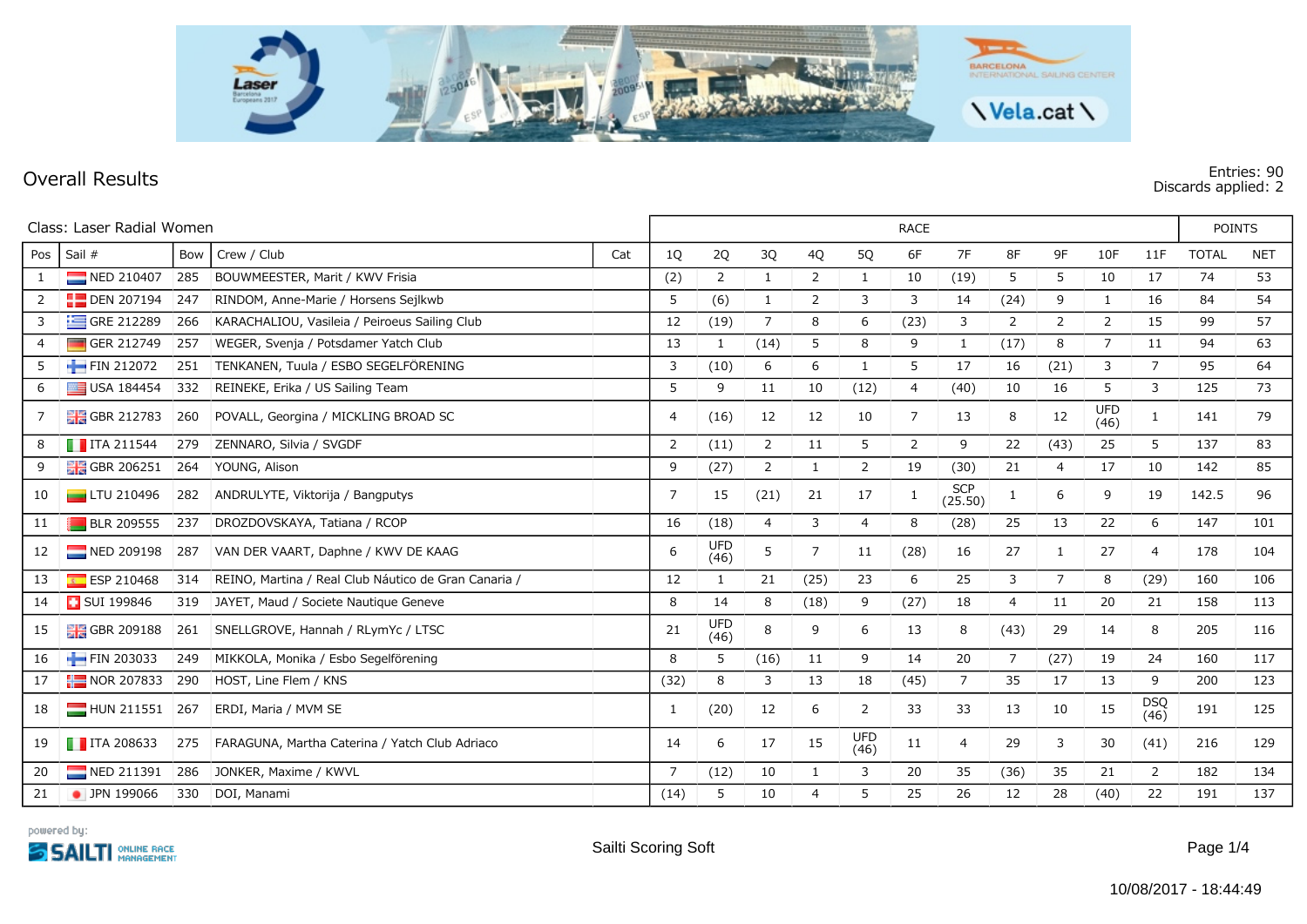| 22 | $\blacksquare$ ITA 212486     | 274 | BALBI, Valentina / YATCH CLUB ITALIANO                  | 11             | 19                 | 9                  | 16   | (25)                  | 26             | 10             | 19             | 15             | 12                 | (36)           | 198   | 137   |
|----|-------------------------------|-----|---------------------------------------------------------|----------------|--------------------|--------------------|------|-----------------------|----------------|----------------|----------------|----------------|--------------------|----------------|-------|-------|
| 23 | $\blacksquare$ IRL 211115     | 270 | HOPKINS, Aoife / Howth Yatch club                       | (15)           | $\overline{7}$     | 5                  | 5    | $12$                  | 29             | 31             | 15             | 34             | 6                  | (42)           | 201   | 144   |
| 24 | POL 211108                    | 291 | BARWINSKA, Agata / MOS SSW ILAWA                        | 6              | 3                  | 11                 | (13) | 13                    | (40)           | 24             | 9              | 19             | 24                 | 37             | 199   | 146   |
| 25 | <b>PER 182332</b>             | 331 | SCHMIDT GUTIERREZ, Paloma / Club Regatas Lima           | 19             | $\overline{7}$     | (26)               | 19   | 19                    | 17             | 22             | 6              | 18             | 29                 | (38)           | 220   | 156   |
| 26 | $\boxed{\text{c}}$ TUR 210379 | 322 | GUZEL, Ecem / TURKISH SAILING TEAM                      | 11             | 8                  | (16)               | 3    | 13                    | (38)           | 6              | 30             | 24             | 35                 | 27             | 211   | 157   |
| 27 | $\boxed{\bullet}$ TUR 211912  | 321 | DONERTAS, Nazli Cagla / Fenerbahce / Dogus Sailing Club | (27)           | $\overline{4}$     | 15                 | 18   | 11                    | (34)           | 15             | 18             | 14             | 33                 | 33             | 222   | 161   |
| 28 | $\blacksquare$ ITA 211982     | 276 | FLORIDIA, Joyce / Sez. Vela GDF                         | 10             | 11                 | 15                 | 9    | (19)                  | 35             | 5              | 14             | 36             | (37)               | 28             | 219   | 163   |
| 29 | $\blacksquare$ CAN 204468     | 325 | BOWSKILL, Brenda / Royan Canadian Yatch Club            | (30)           | 9                  | 18                 | 22   | 16                    | 21             | (29)           | 23             | 23             | 11                 | 23             | 225   | 166   |
| 30 | $\Box$ GER 211211             | 255 | KUHLMANN, Pia / Schaumburg Lippischer Segleverein       | 10             | (36)               | 6                  | 4    | 10                    | (43)           | 32             | 20             | 30             | 43                 | 12             | 246   | 167   |
| 31 | $\blacksquare$ ITA 210760     | 273 | ALBANO, Carolina / Circolo Vela Muggia                  | (32)           | 21                 | $\overline{7}$     | $10$ | 15                    | (42)           | 27             | 28             | 37             | 18                 | 14             | 251   | 177   |
| 32 | $\sim$ CAN 206104             | 316 | DOUGLAS, Sarah / Ashbridge's Bay Yatch Club             | 17             | 23                 | 3                  | 7    | UFD<br>(46)           | 12             | 39             | 31             | 32             | (41)               | 18             | 269   | 182   |
| 33 | $\Box$ DEN 210467             | 245 | FREDERIKSEN, Laura K. / Egoa Sailing Club               | (28)           | 3                  | 9                  | 17   | 14                    | 24             | (41)           | 11             | 33             | 34                 | 39             | 253   | 184   |
| 34 | FRA 211861                    | 253 | MICHON, Pernelle / SNO Nantes                           | (19)           | 17                 | $\overline{4}$     | 14   | $\overline{4}$        | 37             | 36             | (44)           | 42             | 4                  | 32             | 253   | 190   |
| 35 | <b>FRA 206297</b>             | 252 | BARRUE, Marie / COYCH                                   | 13             | $\overline{2}$     | (14)               | 8    | $\overline{7}$        | 36             | 42             | 40             | (44)           | 23                 | 20             | 249   | 191   |
| 36 | GER 210065                    | 254 | HAVERLAND, Lena / Schwenner Yatch Club                  | 3              | 22                 | 20                 | 26   | (27)                  | 16             | 21             | 33             | 20             | (36)               | 35             | 259   | 196   |
| 37 | <b>GUA 190816</b>             | 329 | MAEGLI, Isabella / Real Club Náutico de Tenerife        | 18             | 20                 | (22)               | 20   | 16                    | 15             | 23             | (32)           | 26             | 32                 | 26             | 250   | 196   |
| 38 | $\Box$ DEN 207195             | 246 | MUNCH, Anna / KBL                                       | (26)           | 15                 | 26                 | 15   | 17                    | 22             | (45)           | 38             | 38             | 26                 | 13             | 281   | 210   |
| 39 | $\equiv$ GRE 211052           | 265 | FAKIDI, Athanasia / Nautical Club of Vouliagmeni        | 20             | <b>UFD</b><br>(46) | 13                 | 22   | 18                    | 30             | $\overline{2}$ | 26             | 41             | (42)               | 40             | 300   | 212   |
| 40 | $\blacksquare$ LTU 211452     | 340 | EIDUKEVICIUTE, Milda / BANGPUTYS                        | 9              | (33)               | 13                 | 28   | 21                    | (41)           | 11             | 34             | 25             | 39                 | 34             | 288   | 214   |
| 41 | ESP 212171                    | 341 | REYES, Fatima / CN s'Arenal / SAILTI                    | $\overline{4}$ | (28)               | 19                 | 17   | 20                    | (44)           | 38             | 39             | 39             | 16                 | 30             | 294   | 222   |
| 42 | <b>CRO 208709</b>             | 240 | LULIC, Sandra / MORNAR                                  | 24             | (35)               | 18                 | 14   | 8                     | 31             | 37             | (45)           | 45             | 31                 | 25             | 313   | 233   |
| 43 | <b>RUS 197527</b>             | 295 | ZYUZINA, Ekaterina                                      | 18             | (26)               | 17                 | 20   | 24                    | 39             | 34             | (42)           | 31             | 28                 | 31             | 310   | 242   |
| 44 | <b>H</b> GBR 210614           | 258 | CUMPSTY, Ellie / Chew Valley Lake SC                    | 26             | (31)               | 22                 | 12   | $\overline{7}$        | 18             | 44             | 41             | 40             | 38                 | DNC<br>(46)    | 325   | 248   |
| 45 | <b>CRO 210748</b>             | 238 | DE MICHELI VITTURI, Andela / JK Split                   | 17             | 12                 | 25                 | 24   | (26)                  | 32             | 43             | 37             | 22             | (44)               | 43             | 325   | 255   |
| 46 | <b>External SLO 209858</b>    | 298 | PLETIKOS, Kim / YC PORTOROZ                             | 16             | 10                 | (28)               | 26   | (28)                  | $\overline{2}$ | $\mathbf{1}$   | 15             | 5              | 3                  | 8              | 142   | 86    |
| 47 | $\blacksquare$ IRL 210406     | 271 | KELLER, Aisling / Lough Derg Yatch Club                 | 15             | <b>UFD</b><br>(46) | 23                 | 21   | <b>SCP</b><br>(28.50) | (38)           | 18             | 1              | $\overline{7}$ | $\overline{7}$     | $\overline{4}$ | 208.5 | 124.5 |
| 48 | <b>H</b> GBR 212662           | 262 | THOMPSON, Clementine / GUERNSEY YATCH CLUB              | (25)           | (34)               | 24                 | 19   | 14                    | 16             | $\overline{7}$ | $\mathbf{3}$   | 16             | 16                 | 10             | 184   | 125   |
| 49 | $\Box$ RUS 190357             | 294 | MORGUN, Ekaterina                                       | 23             | 13                 | <b>DNC</b><br>(46) | 30   | (31)                  | 12             | 6              | $\overline{2}$ | 11             | 14                 | 15             | 203   | 126   |
| 50 | FIN 195578                    | 250 | PARTANEN, Erica / TPS                                   | (38)           | (35)               | 24                 | 23   | 27                    | $\overline{4}$ | 5              | 21             | 6              | 5                  | 23             | 211   | 138   |
| 51 | <b>ESP 211085</b>             | 313 | PUJOL, Cristina / Club Nàutic Port d'Aro                | 25             | 13                 | 31                 | (32) | 29                    | $\mathbf{1}$   | 19             | 14             | 8              | <b>UFD</b><br>(46) | 6              | 224   | 146   |
| 52 | GER 211431                    | 256 | VOSS, Laura Bo / Independiente                          | $\mathbf{1}$   | (40)               | 35                 | (35) | 31                    | 10             | $\overline{2}$ | 32             | 28             | 10                 | $\mathbf{1}$   | 225   | 150   |
| 53 | $\sqrt{15}$ ISR 190882        | 272 | EDELMAN, Nufar / SDOT                                   | 24             | 25                 | (30)               | 23   | 28                    | 15             | (38)           | 8              | 3              | 18                 | $\overline{7}$ | 219   | 151   |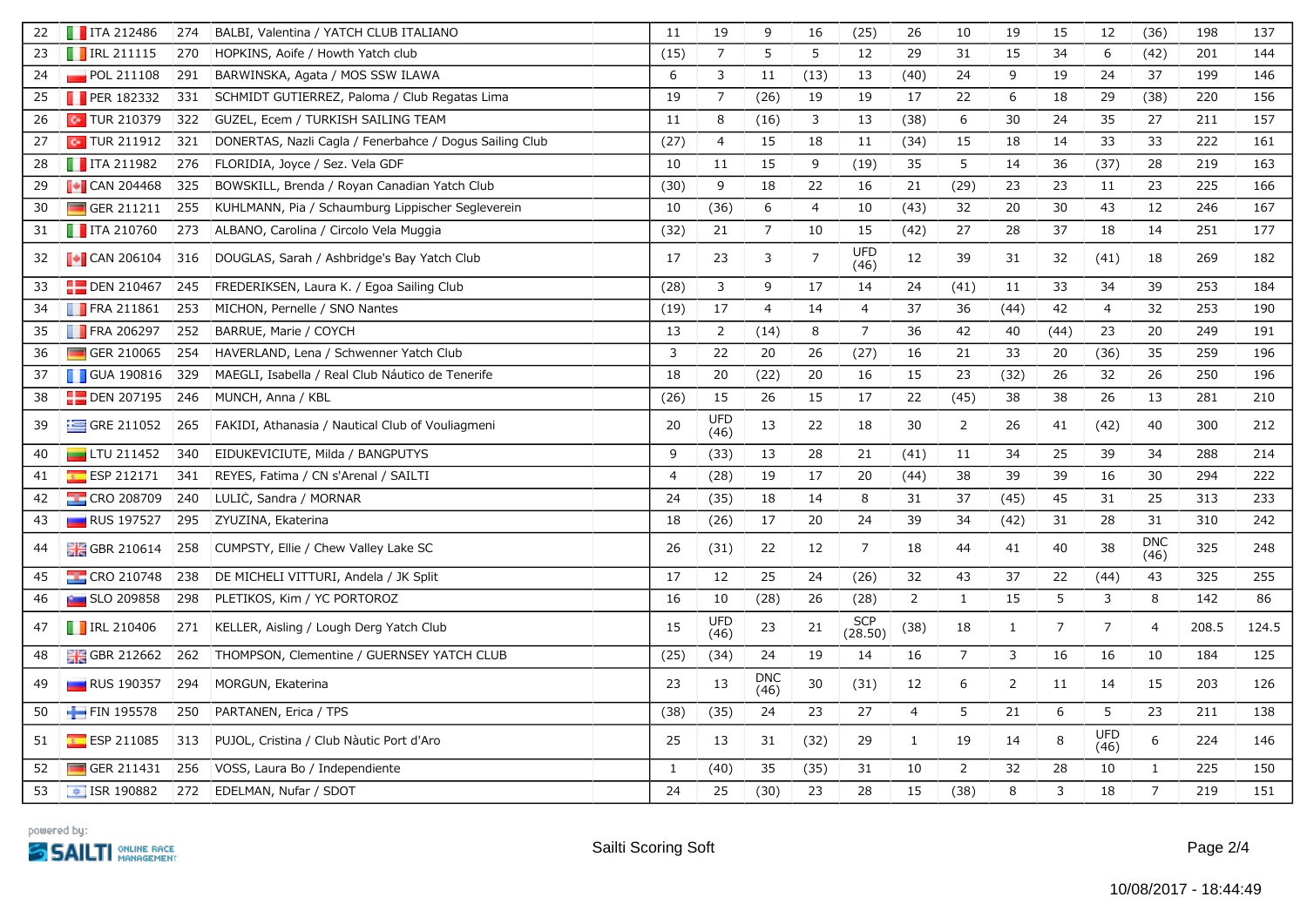| 54 | $\blacksquare$ SLO 206666 | 297       | PLETIKOS, Lin / YC PORTODOI                               | 34   | 14                 | 35   | (39) | (38)               | $\overline{7}$ | 3                  | 13             | 12                 | 20                 | 16                 | 231 | 154 |
|----|---------------------------|-----------|-----------------------------------------------------------|------|--------------------|------|------|--------------------|----------------|--------------------|----------------|--------------------|--------------------|--------------------|-----|-----|
| 55 | $\blacksquare$ CAN 212631 | 328       | VITTECOQ, Coralie / POINTE CLAIRE YATCH CLUB              | (42) | 28                 | 32   | 31   | 26                 | 5              | 9                  | (40)           | 9                  | 11                 | 5                  | 238 | 156 |
| 56 | ESP 201611                | 300       | BAUZA, Aina / CV Puerto d'Andratx                         | (38) | 30                 | 30   | 25   | 20                 | 9              | 22                 | 9              | (38)               | $\overline{2}$     | 20                 | 243 | 167 |
| 57 | $NOR$ 210846              | 289       | FLOTOFT ELNAN, Eline / Asker Seilforening                 | (37) | 23                 | (34) | 33   | 24                 | 6              | 20                 | 12             | 14                 | 8                  | 27                 | 238 | 167 |
| 58 | NED 207500                | 288       | VAN GOOR, Hannah / HJC                                    | (34) | 26                 | 19   | 16   | 23                 | 3              | (37)               | 19             | 30                 | 22                 | 11                 | 240 | 169 |
| 59 | $ESP$ 212516              |           | 311 OLIVA VIDAL, Laura / Club Marítim Torredembarra       | 30   | (36)               | 27   | 27   | 22                 | 8              | 11                 | 24             | 23                 | UFD<br>(46)        | 3                  | 257 | 175 |
| 60 | <b>D</b> POR 209226       | 34        | JOAO, Carolina / SPORT ALYES E DAFUNDO                    | (36) | (43)               | 29   | 35   | 34                 | 18             | 15                 | $\overline{4}$ | 18                 | 12                 | 12                 | 256 | 177 |
| 61 | $\blacksquare$ ITA 211989 | 278       | TEMPESTI, Claretta / Circolo Nautico Livorno              | (39) | (37)               | 20   | 29   | 32                 | 19             | 33                 | 11             | 19                 | $\mathbf{1}$       | 21                 | 261 | 185 |
| 62 | ESP 213384                | 301       | BONET PUIG, Magdalena / CN Ràpita                         | 22   | (33)               | 31   | (32) | 29                 | 14             | 32                 | 22             | 29                 | 6                  | $\overline{2}$     | 252 | 187 |
| 63 | ESP 207681                | 308       | MARTÍNEZ ARJONA, Sheila / Club Náutico Campello           | (35) | 18                 | 29   | 24   | (30)               | 27             | 24                 | $\overline{7}$ | 26                 | $\overline{4}$     | 29                 | 253 | 188 |
| 64 | ESP 209804                | 318       | SANCHEZ, Carlota / Real Club Náutico de Gran Canaria      | 28   | 24                 | 28   | 31   | (32)               | (34)           | 14                 | 18             | $\overline{4}$     | 23                 | 18                 | 254 | 188 |
| 65 | <b>B</b> SUI 208300       | 320       | NORDQUIST, Andrea / Societe Nautique de Geneve            | 31   | (42)               | 27   | 30   | 22                 | 20             | 26                 | 5              | UFD<br>(46)        | 17                 | 14                 | 280 | 192 |
| 66 | GBR 206365                | 259       | PAVEY, Rheanna / Stour SC                                 | 21   | 21                 | (36) | 36   | 35                 | 13             | (41)               | 6              | 24                 | 13                 | 28                 | 274 | 197 |
| 67 | $\blacksquare$ ITA 212778 | 277       | FRAZZA, Francesca / FRAGUA VELA PESCHIERA                 | 22   | 24                 | 23   | (27) | 25                 | 17             | <b>UFD</b><br>(46) | 23             | 10                 | <b>UFD</b><br>(46) | 9                  | 272 | 199 |
| 68 | ESP 200246                | 299       | ANDUGAR GISBERT, Angela / Club Náutico Campello           | 33   | 25                 | (38) | 38   | 34                 | 24             | 17                 | (39)           | $\overline{2}$     | 21                 | 22                 | 293 | 216 |
| 69 | $E$ ESP 211081            | 303       | GARCÍA AGUILAR, Cristina / Club Nàutic Cambrils           | 29   | UFD<br>(46)        | 33   | 36   | (37)               | 11             | 10                 | 35             | 13                 | 30                 | 19                 | 299 | 216 |
| 70 | $\sim$ CAN 210105         | 326       | DEWEY, Maura / Royal Victoria Yatch Club                  | 27   | <b>UFD</b><br>(46) | 34   | 33   | 33                 | (35)           | 21                 | 26             | 21                 | 9                  | 17                 | 302 | 221 |
| 71 | ESP 206342                | 312       | OLIVA VIDAL, Miriam / Club Nàutic Cambrils                | 40   | $\overline{4}$     | 41   | (44) | (42)               | 29             | 8                  | 29             | $\mathbf{1}$       | 42                 | 32                 | 312 | 226 |
| 72 | ESP 211290                | 304       | GUILLERMO, Virginia / Club Nàutic Salou                   | 37   | 29                 | (44) | (42) | 41                 | 26             | $\overline{4}$     | 10             | 17                 | 38                 | 38                 | 326 | 240 |
| 73 | ESP 208197                | 307       | MARICHAL VILLALBA, Maria Jose / Real Club Náutico de Gran | 20   | 30                 | (43) | (41) | 40                 | 25             | 13                 | 38             | 15                 | 28                 | 33                 | 326 | 242 |
| 74 | CZE 208363                | 243       | BEZDEKOVA, Martina / Jachtsport Brno ZS                   | 29   | 17                 | (37) | 37   | 36                 | 31             | (39)               | 17             | 25                 | 26                 | 30                 | 324 | 248 |
| 75 | $\equiv$ EST 206437       | 248       | POHLAK, Anna / Tallin Yatch Club                          | 23   | 27                 | 25   | 28   | <b>DNC</b><br>(46) | 28             | 31                 | 41             | <b>DNC</b><br>(46) | 19                 | <b>DNC</b><br>(46) | 360 | 268 |
| 76 | <b>D</b> POR 207751       | $\vert$ 3 | FRANCHI, Federica / SPORT ALYES E DAFUNDO                 | 35   | 31                 | (37) | (38) | 36                 | 32             | 23                 | 25             | 34                 | 24                 | 31                 | 346 | 271 |
| 77 | ESP 198426                | 306       | IESS, Pilar / Real Club Náutico de Gran Canaria           | (42) | 34                 | 39   | (40) | 39                 | 23             | 30                 | 34             | 27                 | 31                 | 26                 | 365 | 283 |
| 78 | <b>HE GBR 211457</b>      | 263       | WOODINGS, Alice / Mount Batten                            | (41) | 29                 | 33   | 34   | 33                 | (43)           | 42                 | 28             | 31                 | 29                 | 25                 | 368 | 284 |
| 79 | LAT 212190                | 280       | ELERTE, Agija / Riga YC                                   | (36) | 32                 | 36   | 34   | 35                 | (42)           | 36                 | 33             | 35                 | 25                 | 24                 | 368 | 290 |
| 80 | $E$ ESP 181459            | 305       | HAVENGA, Catherine / RCN Palma                            | 33   | 39                 | 41   | (44) | 43                 | 22             | 12                 | 31             | 37                 | 37                 | (44)               | 383 | 295 |
| 81 | $E = ESP 203553$          | 310       | MURO, Beatriz / Club Nàutic Cambrils                      | (44) | 16                 | 42   | 41   | 42                 | 41             | 16                 | 36             | 22                 | 41                 | (42)               | 383 | 297 |
| 82 | $LAT$ 207538              | 281       | KUMPINA, Estere / Riga YC                                 | 41   | UFD<br>(46)        | 32   | 29   | 30                 | 39             | (43)               | 42             | 42                 | 32                 | 13                 | 389 | 300 |
| 83 | $E$ ESP 201342            | 302       | FRANCESCHI, Sara / CM Mahón                               | 31   | 38                 | 38   | 37   | (40)               | $30\,$         | 34                 | 37             | 20                 | 39                 | (41)               | 385 | 304 |
| 84 | ESP 190993                | 309       | MIQUEL, Elia / Club Nàutic Vilassar de Mar                | 39   | 22                 | 44   | (45) | (44)               | 21             | 29                 | 27             | 40                 | 40                 | 43                 | 394 | 305 |